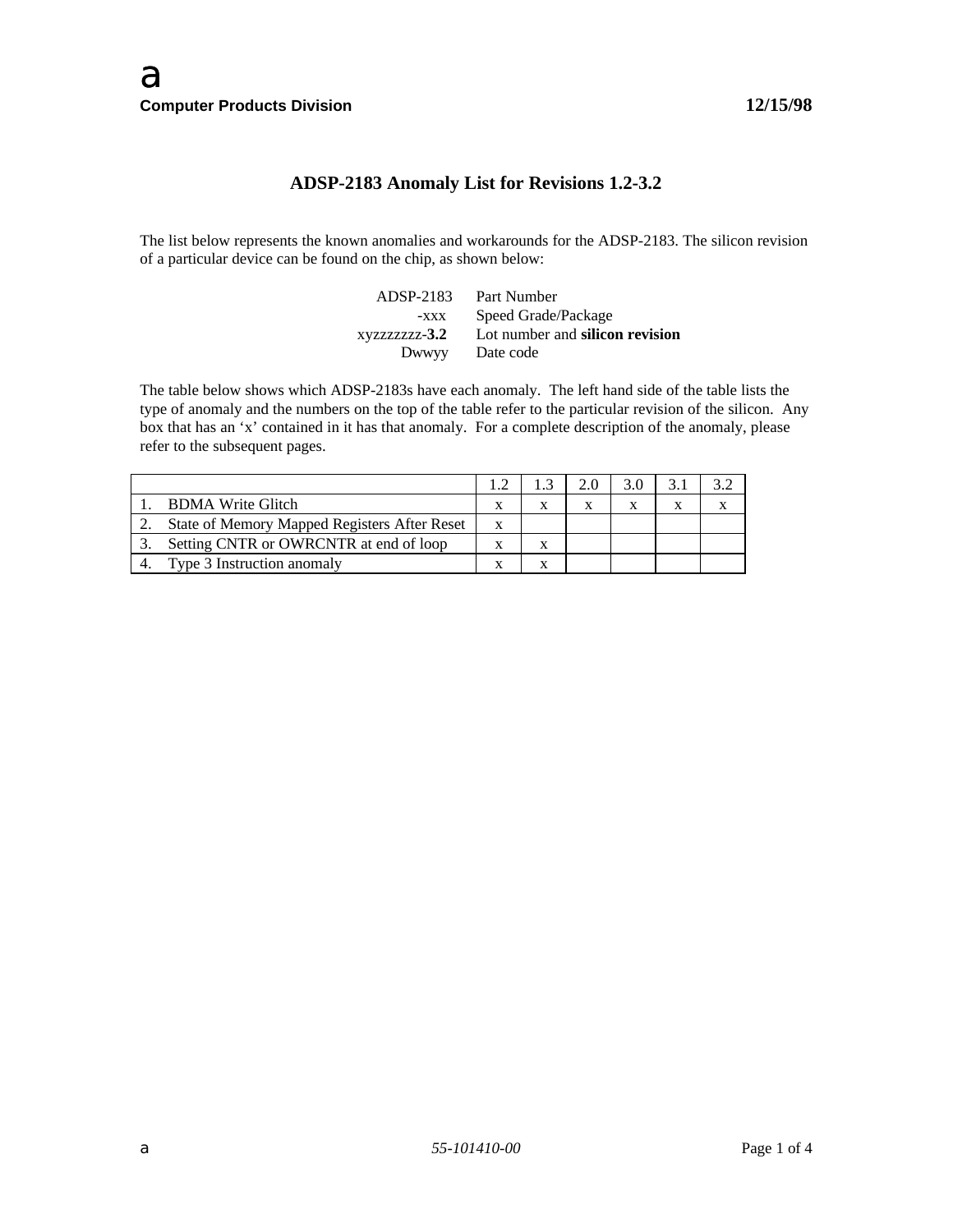## **Anomaly #1**

During a wait-stated Byte DMA write cycle, the DSP will drive data lines D15-D8 (all other data lines are not affected) low for approximately 2ns every processor cycle regardless of the number of BDMA software wait states. This will create a glitch on data lines D15-D8 just prior to the correct data being latched on the bus. The size of the glitch depends on the loading of the data bus. This anomaly effectively changes the formula for the "Data setup before  $WR \sim High$ " (t<sub>DW</sub>) timing specification. The formula changes from:

 $.5$ tck-7+w ns to .5tck-7 ns

This anomaly only affects data lines D15-D8 when performing wait stated BDMA writes. The address bus and write strobe work properly with any wait state value.

#### Workaround:

A latch could be used to capture the information on the BDMA data lines during the period that the information being written is stable. Also, because of the brevity of the glitch, the capacitance on the data bus may be enough to hold the data values to a sufficient level.

\_\_\_\_\_\_\_\_\_\_\_\_\_\_\_\_\_\_\_\_\_\_\_\_\_\_\_\_\_\_\_\_\_\_\_\_\_\_\_\_\_\_\_\_\_\_\_\_\_\_\_\_\_\_\_\_\_\_\_\_\_\_\_\_\_\_\_\_\_\_\_\_\_\_\_\_\_\_\_\_\_\_\_\_\_

 $\overline{a}$ 

### **Anomaly #2**

In some rare cases, certain bits of the memory mapped registers are not initialized properly when reset is activated. Please note this problem is very rare. One easily detectable symptom of this anomaly is a program memory IDMA read cycle which produces incorrect data even though the program memory location was initialized by an IDMA write.

The "random" initialization state can affect the following memory-mapped control registers:

| <b>Register Name</b>           | <b>Address</b>                  |
|--------------------------------|---------------------------------|
| sport $0$ control <sup>*</sup> | 3ff6                            |
| sport1 control*                | 3ff2                            |
| prog flags                     | 3fe6 bits $\langle 7:0 \rangle$ |
| <b>BDMA</b> control            | 3fe3 bits < 15:8>               |
|                                | 3fe3 bits < 7:4>                |
| <b>BDMA</b> ext addr           | 3fe2 bits < 13:0>               |
| <b>BDMA</b> int addr           | 3fe1 bits $<$ 13:0 $>$          |

SPORT control registers do not enable the SPORTs. The SPORTs will remain disabled until specifically enabled by modification of the System Control Register. The System Control Register is not affected by this anomaly.

The following registers may be affected:

*mstat pmovlay dmovlay*

The processor also may not boot correctly. Booting may be affected in the following ways: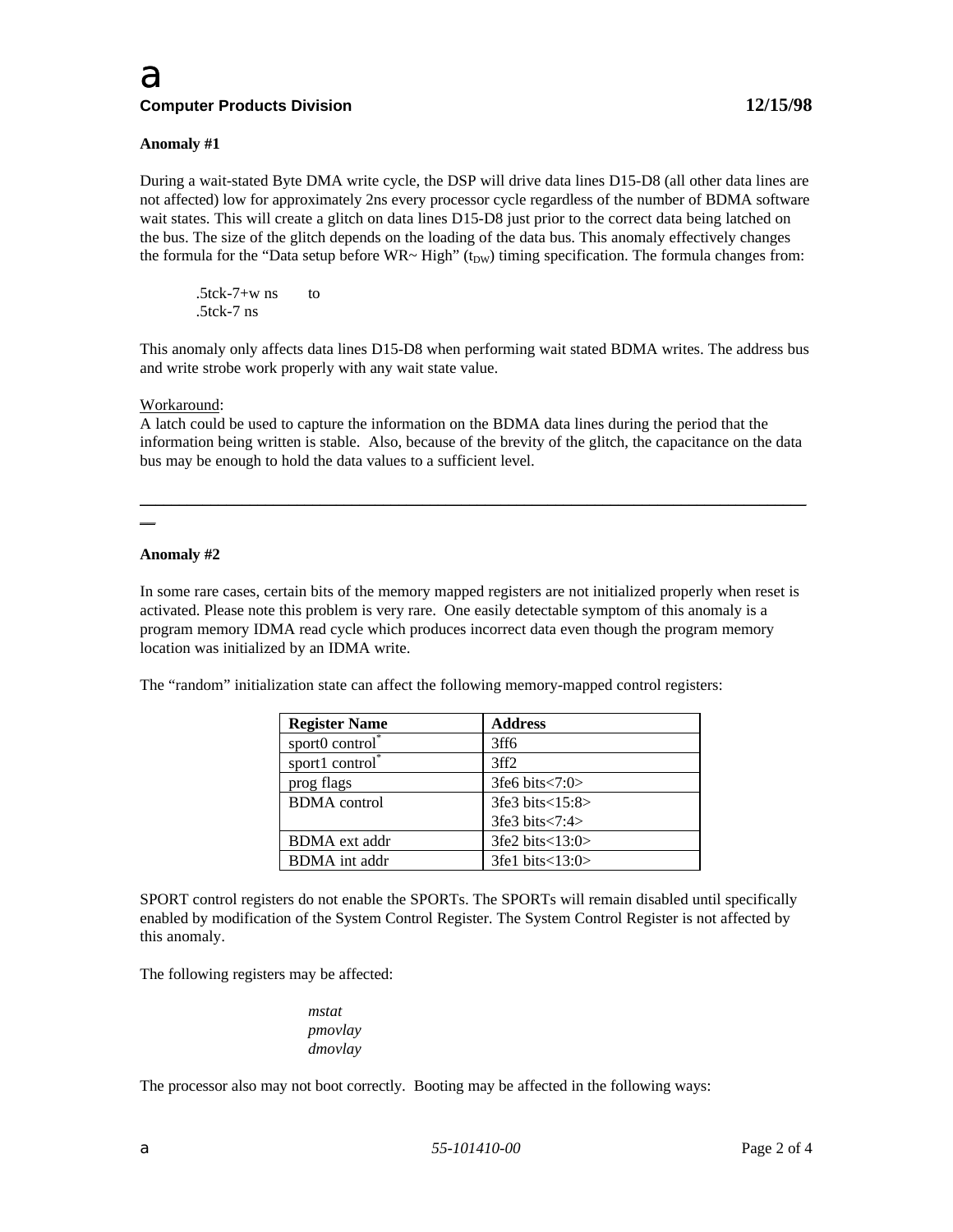

## **Computer Products Division**

## **BDMA Booting:**

BDMA Control, Count, and Address Registers may not be initialized properly, and therefore the ADSP-2183 may not boot in user code correctly.

## **IDMA Booting:**

The DSP will not recognize a PM transfer until a DM access is performed. This first DM transfer will be corrupted.

### Workaround:

The basic requirement to workaround the bad state is to do a single internal dm access (which will not read/write the correct data).

## **A reset following an internal data memory access will cause all registers to come up correctly. No further workaround would then be necessary.**

Otherwise, affected registers will need to be corrected for correct 2183 operation.

### **BDMA booting:**

There is no mechanism using the BDMA to do a single DM access. The boot loader will load in 32 words of data. This data may be corrupted, as BDMA Control, External Address, and Internal Address may be set incorrectly. The ADSP-2181 may then execute garbage code. It is likely that this garbage code will execute an internal DM access. A subsequent RESET will return the processor to the proper state. Therefore, allowing the processor to complete its boot cycle, run for several milliseconds, and then perform a second RESET will initialize the processor correctly.

### **IDMA booting:**

An initial single IDMA DM access will allow the IDMA circuit to function normally. The user should include chip initialization code as the first software module in order to put the control and status registers in their correct power-on state. The first instructions to be executed should clear any pending interrupts, reset MSTAT to stop any potential spurious timer activity, and reset all memory-mapped control registers to their proper initial conditions as described in the data sheet and User's Manual.

\_\_\_\_\_\_\_\_\_\_\_\_\_\_\_\_\_\_\_\_\_\_\_\_\_\_\_\_\_\_\_\_\_\_\_\_\_\_\_\_\_\_\_\_\_\_\_\_\_\_\_\_\_\_\_\_\_\_\_\_\_\_\_\_\_\_\_\_\_\_\_\_\_\_\_\_\_\_\_\_\_\_\_\_\_

### **Anomaly #3**

 $\overline{a}$ 

When using the Type 3 instructions CNTR =  $DM()$  or OWRCNTR =  $DM()$  as the next-to-last instruction of a counter loop, where the DM( ) contains the value 1,

```
 cntr=#;
do SOMETHING until ce;
      instr1;
      instr2;
      ...
      instn;
      owrcntr = DM() or cntr = DM() \frac{\text{#}}{\text{#}} where DM() = 1 \frac{\text{#}}{\text{#}} SOMETHING: inst;
next_instr;
```
will cause the processor to either loop back to *instr1*, or execute the first instruction outside of the loop, *next\_instr*, and then execute *instr2* inside the loop.